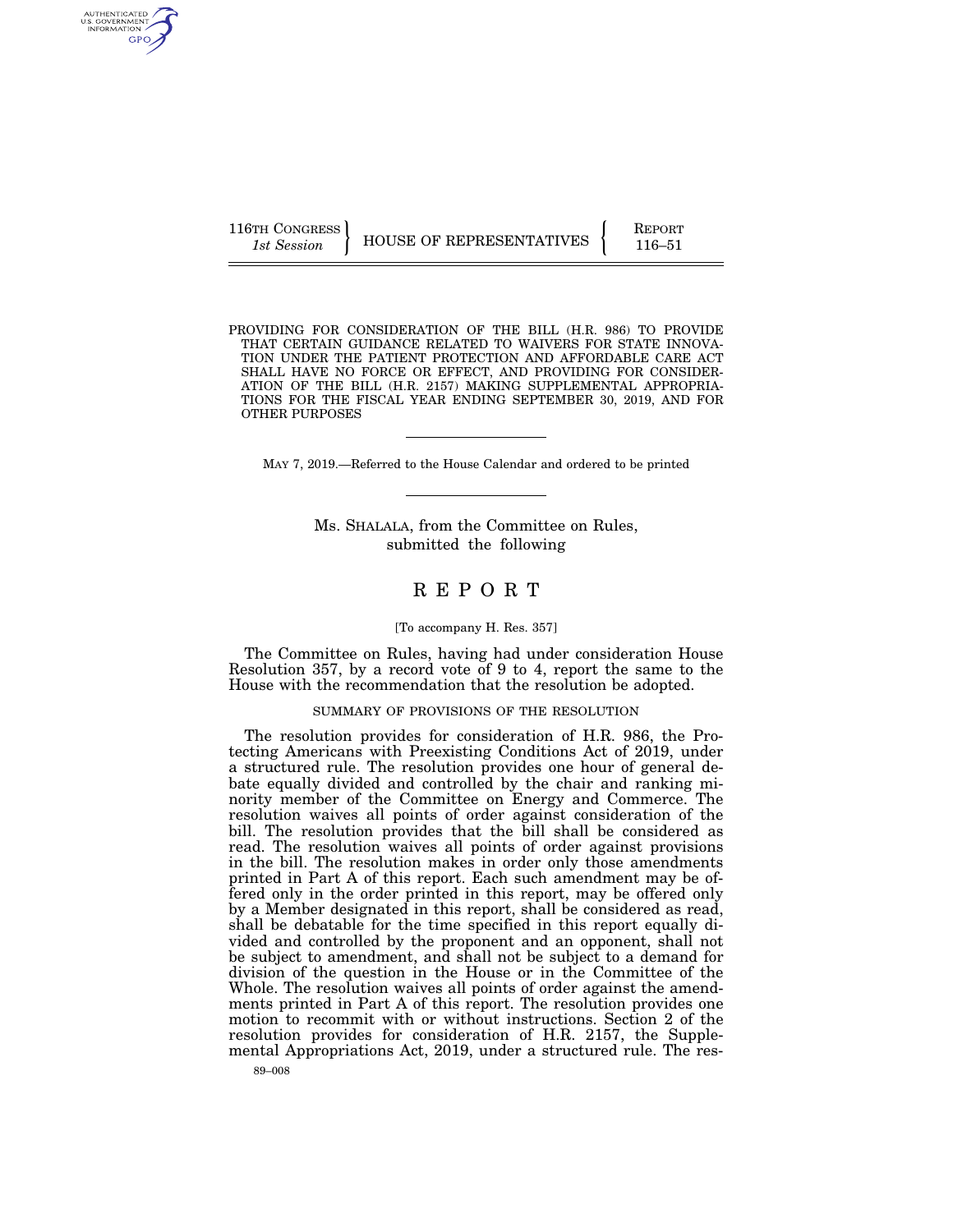olution provides one hour of general debate equally divided and controlled by the chair and ranking minority member of the Committee on Appropriations. The resolution waives all points of order against consideration of the bill. The resolution provides that an amendment in the nature of a substitute consisting of the text of Rules Committee Print 116–12, modified by the amendment printed in Part B of this report, shall be considered as adopted and the bill, as amended, shall be considered as read. The resolution waives all points of order against provisions in the bill, as amended. The resolution provides that clause 2(e) of rule XXI shall not apply during consideration of the bill. The resolution makes in order only those further amendments printed in Part C of this report. Each such amendment may be offered only in the order printed in this report, may be offered only by a Member designated in this report, shall be considered as read, shall be debatable for the time specified in this report equally divided and controlled by the proponent and an opponent, shall not be subject to amendment, and shall not be subject to a demand for division of the question in the House or in the Committee of the Whole. The resolution waives all points of order against the amendments printed in part C of this report. The resolution provides for one motion to recommit with or without instructions.

#### EXPLANATION OF WAIVERS

The waiver of all points of order against consideration of H.R. 986 includes waivers of the following:

• Clause  $3(c)(1)$  of rule XIII, which requires committee reports to include oversight findings and recommendations.

• Clause 5(a) of rule XXI, which prohibits a bill carrying a tax or tariff measure from being reported by a committee not having jurisdiction to report tax or tariff measures.

Although the resolution waives all points of order against provisions in H.R. 986, the Committee is not aware of any points of order. The waiver is prophylactic in nature.

Although the resolution waives all points of order against the amendments to H.R. 986 printed in part A of this report, the Committee is not aware of any points of order. The waiver is prophylactic in nature.

The waiver of all points of order against consideration of H.R. 2157 includes a waiver of Clause  $12(\bar{a})(1)$  of rule XXI, which prohibits consideration of a bill unless there is a searchable electronic comparative print that shows how the bill proposes to change current law.

Although the resolution waives all points of order against provisions in H.R. 2157 as amended, the Committee is not aware of any points of order. The waiver is prophylactic in nature.

Although the resolution waives all points of order against the amendments printed in part C of this report, the Committee is not aware of any points of order. The waiver is prophylactic in nature.

#### COMMITTEE VOTES

The results of each record vote on an amendment or motion to report, together with the names of those voting for and against, are printed below: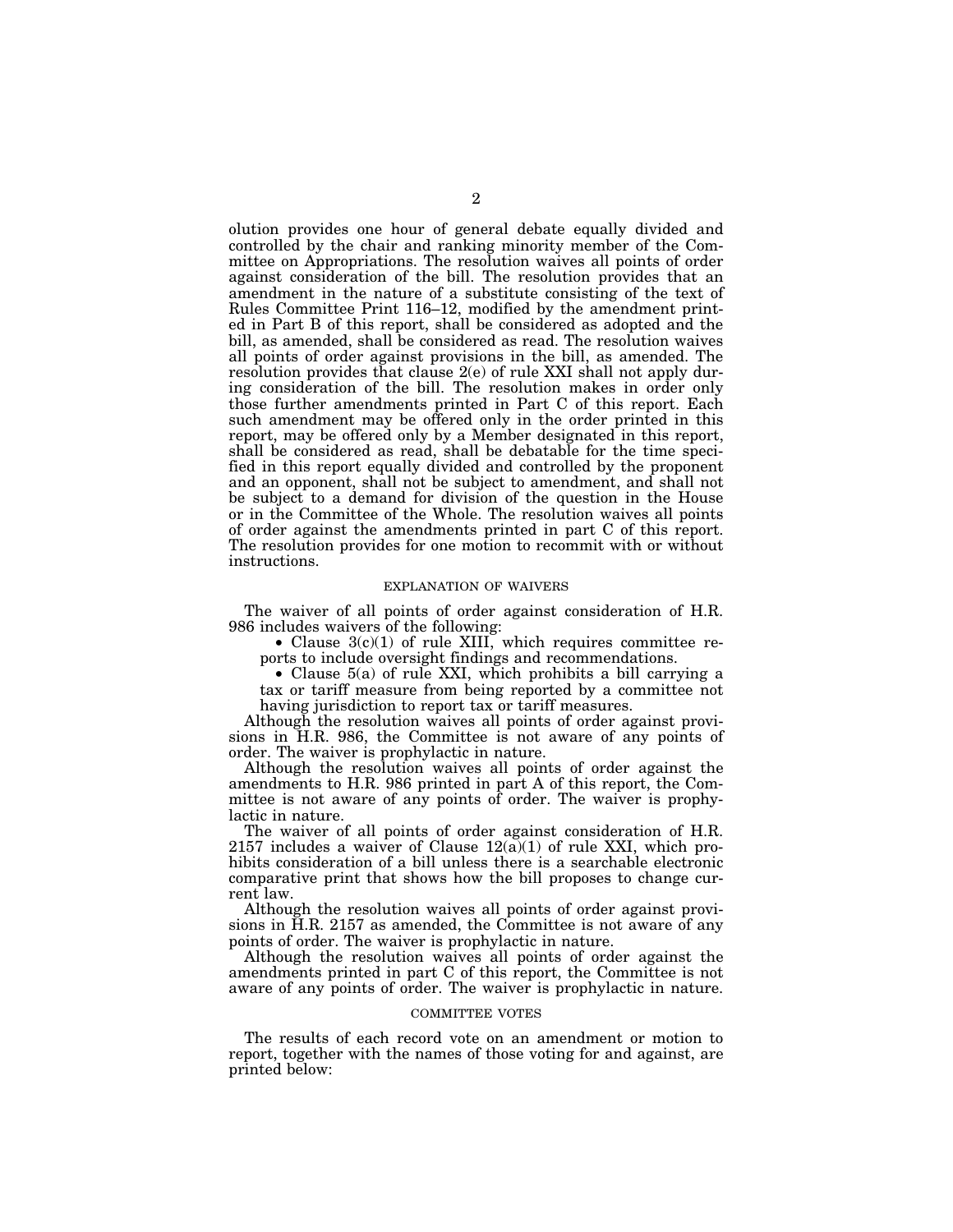# *Rules Committee record vote No. 68*

Motion by Mr. Cole to report an open rule for H.R. 986 and H.R. 2157. Defeated: 4–9

| <b>Maiority Members</b> | Vote | <b>Minority Members</b> | Vote |
|-------------------------|------|-------------------------|------|
|                         | Nav  |                         | Yea  |
|                         | Nav  |                         | Yea  |
|                         | Nav  |                         | Yea  |
|                         | Nav  |                         | Yea  |
|                         | Nav  |                         |      |
|                         | Nav  |                         |      |
|                         | Nav  |                         |      |
|                         | Nav  |                         |      |
|                         | Nav  |                         |      |

# *Rules Committee record vote No. 69*

Motion by Mr. Woodall to amend the rule to H.R. 986 to make in order and provide the appropriate waivers to amendment #22, offered by Rep. Flores (TX), which requires the Office of the Chief Actuary of the Centers for Medicare  $\&$  Medicaid Services to certify that the bill will not increase premiums for qualified health plans offered through an American Health Benefit Exchange prior to the law taking effect; and to amend the rule to H.R. 2157 to make in order and provide the appropriate waivers to amendment #6, offered by Rep. Austin Scott (GA), which allows the Secretary of the U.S. Department of Agriculture to utilize unused funds in the Wildfires and Hurricanes Indemnity Program (WHIP) for Hurricanes Florence and Michael, other hurricanes, typhoons, volcanic activity, or wildfires occurring in calendar year 2017, 2018, or 2019 under such terms and conditions as determined by the Secretary. Defeated: 4–9

| <b>Majority Members</b> | Vote | <b>Minority Members</b> | Vote |
|-------------------------|------|-------------------------|------|
|                         | Nav  |                         | Yea  |
|                         | Nav  |                         | Yea  |
|                         | Nav  |                         | Yea  |
|                         | Nav  |                         | Yea  |
|                         | Nav  |                         |      |
|                         | Nav  |                         |      |
|                         | Nav  |                         |      |
|                         | Nav  |                         |      |
|                         | Nav  |                         |      |

# *Rules Committee record vote No. 70*

Motion by Mrs. Lesko to amend the rule to H.R. 986 to make in order and provide the appropriate waivers to amendment #9, offered by Rep. Walden (OR), which strikes all that follows the Short Title and replaces the language with H.R. 692, the Pre-existing Conditions Protection Act of 2019; and to amend the rule to H.R. 2157 to make in order and provide the appropriate waivers to amendment #59, offered by Rep. Rogers (AL) which provides supplemental appropriations to address the humanitarian and national security crisis on the southern border. This amendment mirrors President Trump's request for additional resources transmitted to Congress on May 1,  $2019$ . Defeated:  $4-9$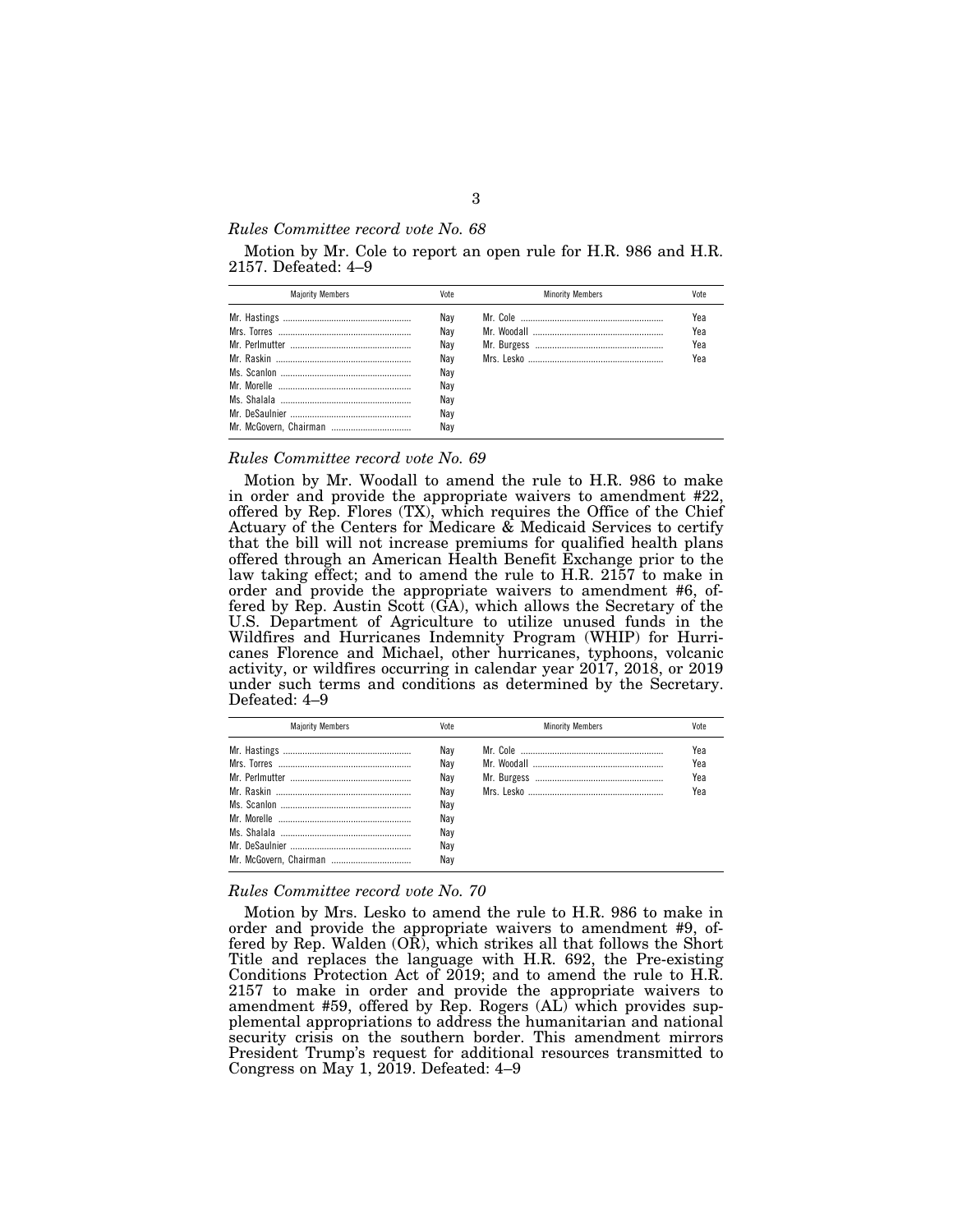| <b>Maiority Members</b> | Vote                                                 | <b>Minority Members</b> |                          |
|-------------------------|------------------------------------------------------|-------------------------|--------------------------|
|                         | Nav<br>Nav<br>Nay<br>Nav<br>Nay<br>Nav<br>Nav<br>Nay |                         | Yea<br>Yea<br>Yea<br>Yea |

*Rules Committee record vote No. 71* 

Motion by Ms. Shalala to report the rule. Adopted: 9–4

| <b>Maiority Members</b> | Vote                                                        | <b>Minority Members</b> |                          |
|-------------------------|-------------------------------------------------------------|-------------------------|--------------------------|
|                         | Yea<br>Yea<br>Yea<br>Yea<br>Yea<br>Yea<br>Yea<br>Yea<br>Yea |                         | Nay<br>Nay<br>Nay<br>Nay |

#### SUMMARY OF THE AMENDMENTS IN PART A MADE IN ORDER

1. Langevin (RI): Includes findings that the new guidance entitled ''State Relief and Empowerment Waivers'' weakens protections for the millions of Americans living with a preexisting health condition, including the one in four Americans living with a disability. (10 minutes)

2. Brown (MD): Ensures that nothing in the bill will be construed to affect the approval of waivers under section 1332 of the ACA that establish reinsurance programs that lower health insurance premiums, and protect health insurance coverage for people with preexisting conditions. (10 minutes)

3. Pressley (MA), Harder (CA): Specifies that this restriction includes such actions that result in fewer people with coverage of Essential Health Benefits (as defined in Section 1302 of the Affordable Care Act), including maternity and newborn care. (10 minutes)

4. Harder (CA): Requests a GAO report on the impacts to mental health care and treatment, and how many individuals would lose care, if the waivers for State innovation are awarded. (10 minutes)

5. Walden (OR): Renames the bill, ''This Bill Actually Has Nothing to do with Protecting Americans with Preexisting Conditions Act.'' (10 minutes)

6. Holding (NC): Changes the title of the bill to ''Nothing in This Bill Would Protect Individuals With Pre-Existing Conditions Act'' (10 minutes)

7. Holding (NC): Changes the title of H.R. 986 to ''Insert Politically Punchy Title That Doesn't Reflect the Bill Substance Act.'' (10 minutes)

8. Porter (CA), Underwood (IL), Finkenauer (IA), Allred (TX): Prohibits the Secretaries from taking any such action that would reduce the number of individuals enrolled in coverage that is at least as comprehensive as the coverage defined in section 1302 of the Patient Protection and Affordable Care Act. (10 minutes)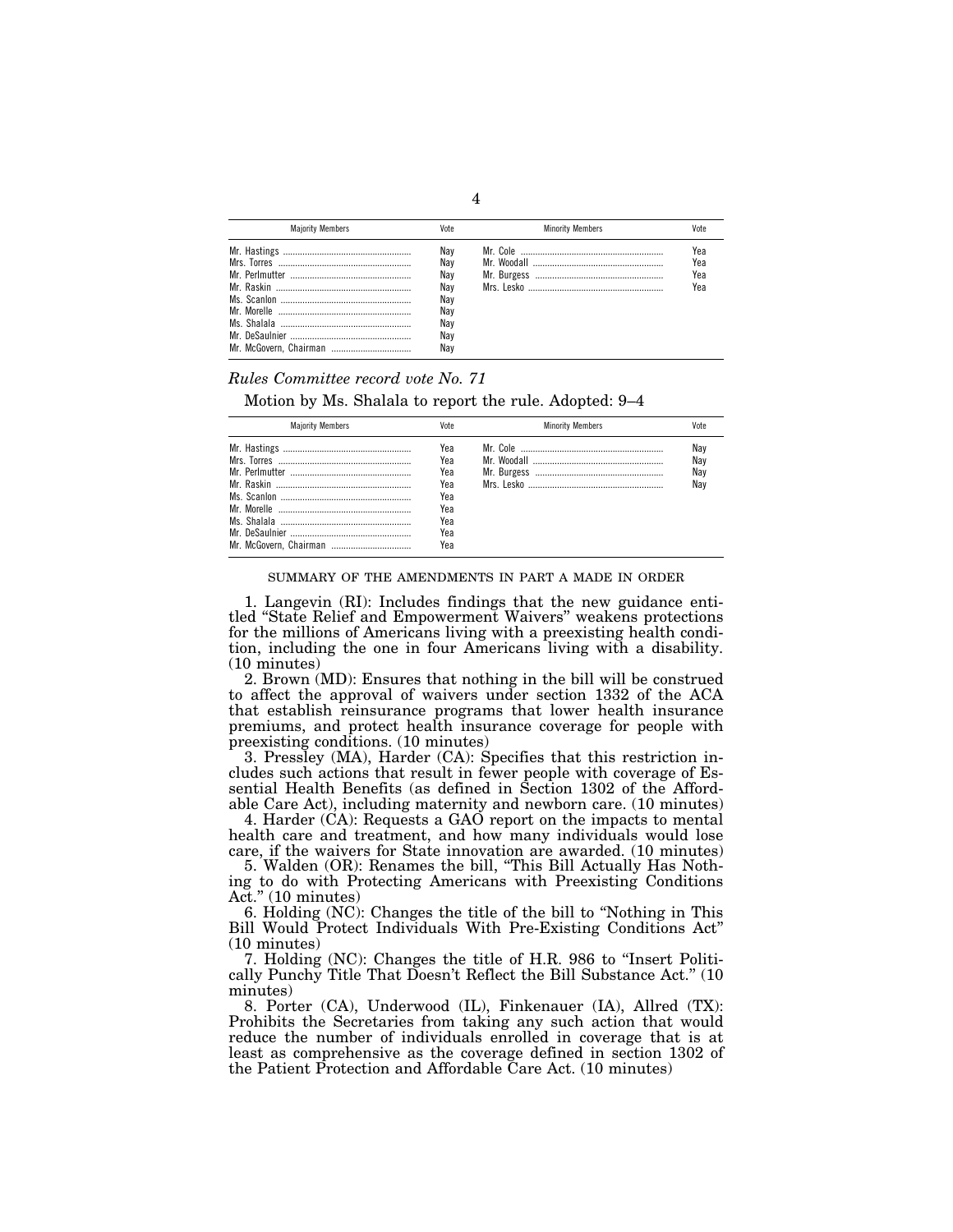9. Pappas (NH): Prohibits the Secretary of Health and Human Services and the Secretary of the Treasury from taking any action to implement similar guidance or rule that would reduce the availability or affordability of coverage for substance use disorders, including opioid use disorders. (10 minutes)

10. Rouda (CA): Prohibits future administrative actions that would result in a reduction in the availability, affordability, and comprehensiveness of health insurance coverage for vulnerable populations. (10 minutes)

11. Malinowski (NJ): Prohibits the Secretaries from taking any action that would reduce the affordability of comprehensive coverage for individuals with pre-existing conditions. (10 minutes)

12. Wild (PA): Prohibits any action that would raise health insurance premiums. (10 minutes)

# SUMMARY OF THE AMENDMENT IN PART B CONSIDERED AS ADOPTED

1. Lowey (NY): Provides additional guidance to FEMA in implementing section 20601 of Public Law 115–123 and section 502 of this Act. Specifically it clarifies the types of costs that are eligible under those provisions when providing assistance to territories struck by recent hurricanes and when determining whether to repair or replace a facility or system. In addition the amendment includes \$91.2 million for necessary repairs to federal buildings and courthouses that suffered significant damage due to Hurricane Florence. Makes technical correction to flood insurance extension.

#### SUMMARY OF THE AMENDMENTS IN PART C MADE IN ORDER

1. Perlmutter (CO): Increases funding by \$5 million for NOAA's weather forecasting, modeling, and cloud computing programs, including the Earth Prediction Innovation Center. (10 minutes)

2. Radewagen (AS): Amends the dollar amount of nutritional assistance for American Samoa from \$5,000,000 to \$18,000,000. (10 minutes)

3. Sablan (MP): Increases funding for waste water treatment plants impacted by Typhoon Yutu by \$8,800,000 based on EPA cost estimates for repair and resiliency updated on March 20, 2019. (10 minutes)

4. Dunn (FL): Increases the amount of MilCon funding for the Air Force by \$300,000,000 and the U.S. Marine Corps and Navy by \$385,000,000 to expedite the rebuild of installations affected by 2018 hurricanes. (10 minutes)

5. Cunningham (SC), Young (AK), Turner (OH), Fortenberry (NE), Dunn (FL), Murphy (FL), Lawson (FL), Clyburn (SC), Bishop, Rob (UT): Increases Air Force Operations and Maintenance by \$270 million. (10 minutes)

6. Huffman (CA), Rouda (CA), Torres, Norma (CA): Prohibits funds in the bill from being used to enforce regulations requiring within two years construction of agency relief projects funded by the Federal Highway Administration. (10 minutes)

7. Schrier (WA), Brindisi (NY), Newhouse (WA), Harder (CA), McMorris Rodgers (WA): Limits the matching requirement for the Specialty Crop Research Initiative. (10 minutes)

8. Fletcher (TX), Graves, Garret (LA), Rouzer (NC), Jackson Lee (TX): Shortens the time requirement of the publication of rules of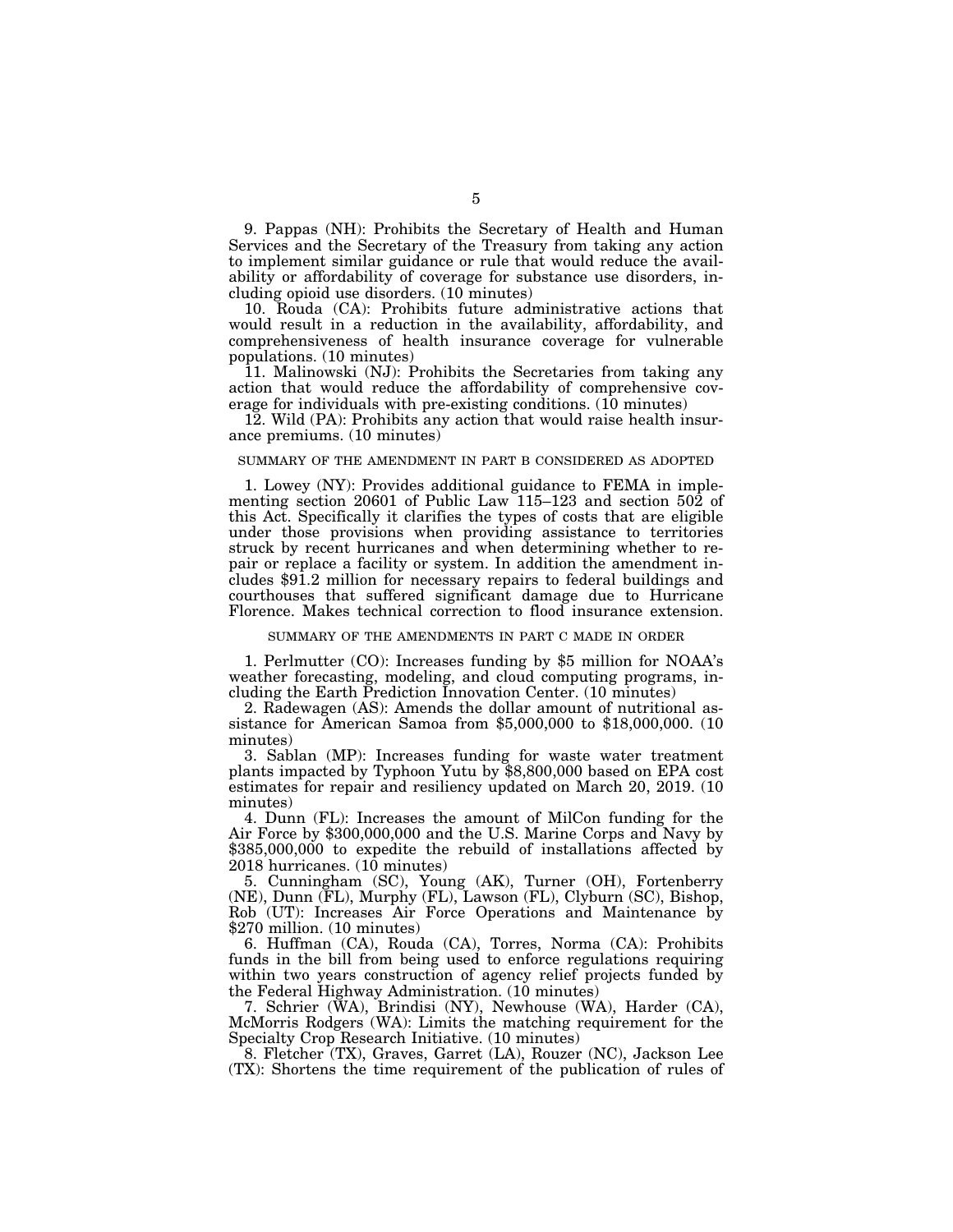the Department of Housing and Urban Development Community Development Fund in Public Law 115–123. (10 minutes)

9. Axne (IA), Fortenberry (NE): Increases the Emergency Watershed Program by \$310 million. (10 minutes)

10. Axne (IA): Increases the Federal Highway Administration Emergency Relief Program by \$500 million. (10 minutes)

PART A—TEXT OF AMENDMENTS MADE IN ORDER

1. AN AMENDMENT TO BE OFFERED BY REPRESENTATIVE LANGEVIN OF RHODE ISLAND OR HIS DESIGNEE, DEBATABLE FOR 10 MINUTES

Page 3, insert after line 5 the following:

#### **SEC. 2. FINDINGS.**

Congress finds the following:

 $(1)$  On October 24, 2018, the administration published new guidance to carry out section 1332 of the Patient Protection and Affordable Care Act (42 U.S.C. 18052) entitled ''State Relief and Empowerment Waivers'' (83 Fed. Reg. 53575).

(2) The new guidance encourages States to provide health insurance coverage through insurance plans that may discriminate against individuals with preexisting health conditions, including the one in four Americans living with a disability.

(3) The implementation and enforcement of the new guidance weakens protections for the millions of Americans living with preexisting health conditions and jeopardizes Americans' access to quality, affordable health insurance coverage.

Page 3, line 6, redesignate section 2 as section 3.

# 2. AN AMENDMENT TO BE OFFERED BY REPRESENTATIVE BROWN OF MARYLAND OR HIS DESIGNEE, DEBATABLE FOR 10 MINUTES

Page 3, line 17, insert after the period the following new sentence: ''Nothing in the previous sentence shall be construed to affect the approval of waivers under section 1332 of the Patient Protection and Affordable Care Act (42 U.S.C. 18052) that establish reinsurance programs that are consistent with the requirements under subsection  $(b)(1)$  of such section  $(42 \text{ U.S.C. } 18052(b)(1)),$ lower health insurance premiums, and protect health insurance coverage for people with preexisting conditions.''.

In section 2, insert ", including any such action that would result in individuals losing health insurance coverage that includes the essential health benefits package (as defined in subsection (a) of section 1302 of the Patient Protection and Affordable Care Act (42 U.S.C. 18022(a)) without regard to any waiver of any provision of such package under a waiver under such section 1332), including the maternity and newborn care essential health benefit described in subsection  $(b)(1)(D)$  of such section" after "(October 24, 2018))".

<sup>3.</sup> AN AMENDMENT TO BE OFFERED BY REPRESENTATIVE PRESSLEY OF MASSACHUSETTS OR HER DESIGNEE, DEBATABLE FOR 10 MIN-UTES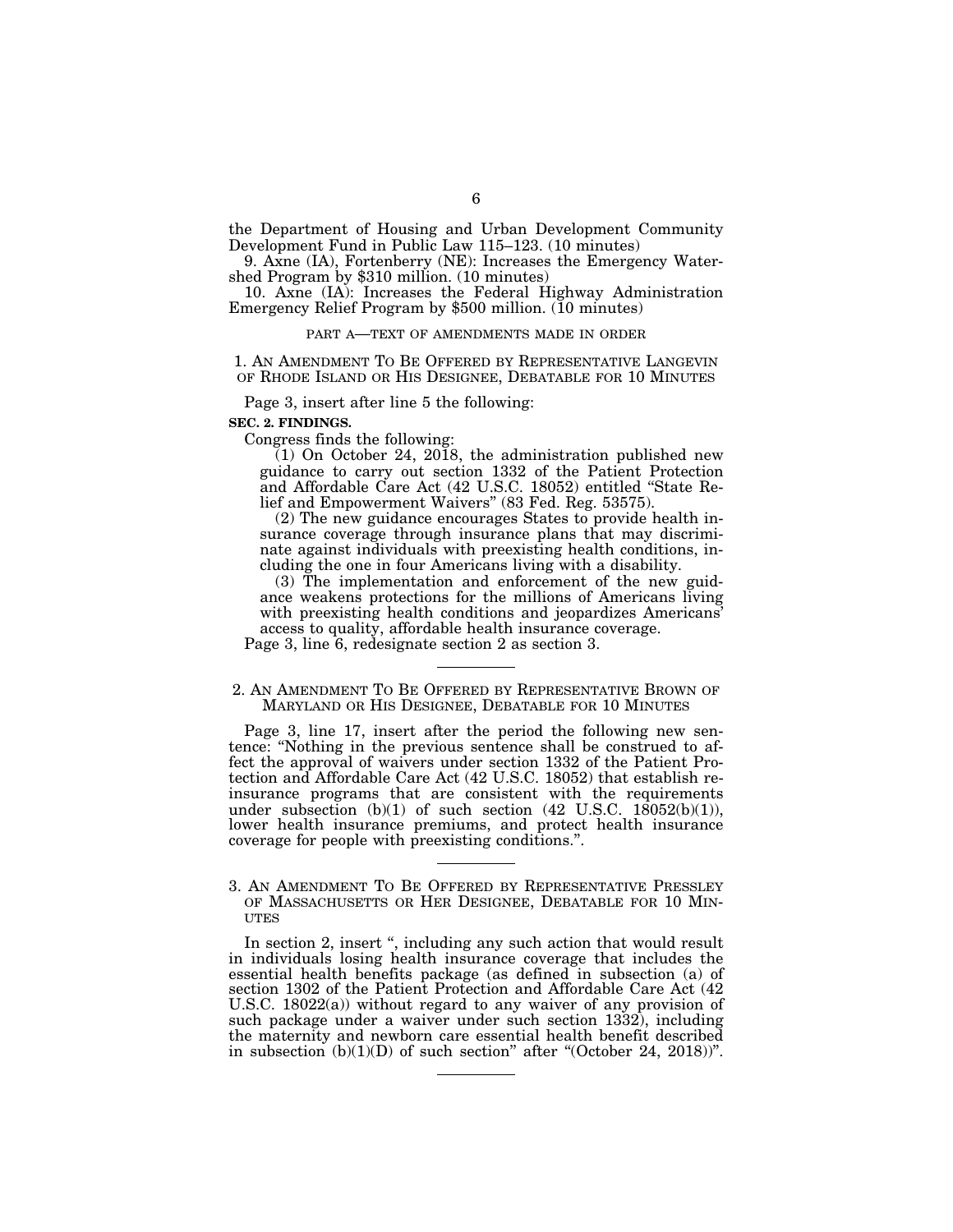4. AN AMENDMENT TO BE OFFERED BY REPRESENTATIVE HARDER OF CALIFORNIA OR HIS DESIGNEE, DEBATABLE FOR 10 MINUTES

Add at the end the following:

#### **SEC. 3. GAO REPORT ON AFFECT OF STATE INNOVATION WAIVERS ON COVERAGE OF INDIVIDUALS AND ON MENTAL HEALTH HEALTH CARE TREATMENT.**

Not later than 1 year after the date of the enactment of this Act, the Comptroller General of the United States shall submit to Congress a report on the number of individuals expected to lose access to health insurance coverage (as defined in section 2791 of the Public Health Service Act (42 U.S.C. 300gg–91)) if section 2 were not enacted and waivers under section 1332 of the Patient Protection and Affordable Care Act (42 U.S.C. 18052) were approved under the guidance described in such section 2. Such report shall include an analysis of the expected effect such waivers approved under such guidance would have on mental health care treatment.

5. AN AMENDMENT TO BE OFFERED BY REPRESENTATIVE WALDEN OF OREGON OR HIS DESIGNEE, DEBATABLE FOR 10 MINUTES

Beginning on page 3, line 4, strike "Protecting Americans with Preexisting Conditions Act of 2019" and insert "This Bill Actually Has Nothing to do with Protecting Americans with Preexisting Conditions Act''.

6. AN AMENDMENT TO BE OFFERED BY REPRESENTATIVE HOLDING OF NORTH CAROLINA OR HIS DESIGNEE, DEBATABLE FOR 10 MIN- UTES

Page 3, beginning on line 4, strike "Protecting Americans with Preexisting Conditions Act of 2019'' and insert ''Nothing in This Bill Would Protect Individuals With Pre-Existing Conditions Act''.

7. AN AMENDMENT TO BE OFFERED BY REPRESENTATIVE HOLDING OF NORTH CAROLINA OR HIS DESIGNEE, DEBATABLE FOR 10 MIN-UTES

Page 3, beginning on line 4, strike "Protecting Americans with Preexisting Conditions Act of 2019" and insert "Insert Politically Punchy Title That Doesn't Reflect the Bill Substance Act''.

In section 2, insert ", including any such action that would result in a decrease in the number of such individuals enrolled in coverage that is at least as comprehensive as the coverage defined in section 1302(a) of the Patient Protection and Affordable Care Act (42 U.S.C. 18022(a)) compared to the number of such individuals who would have been so enrolled in such coverage had such action not been taken" after "(October 24, 2018))".

<sup>8.</sup> AN AMENDMENT TO BE OFFERED BY REPRESENTATIVE PORTER OF CALIFORNIA OR HER DESIGNEE, DEBATABLE FOR 10 MINUTES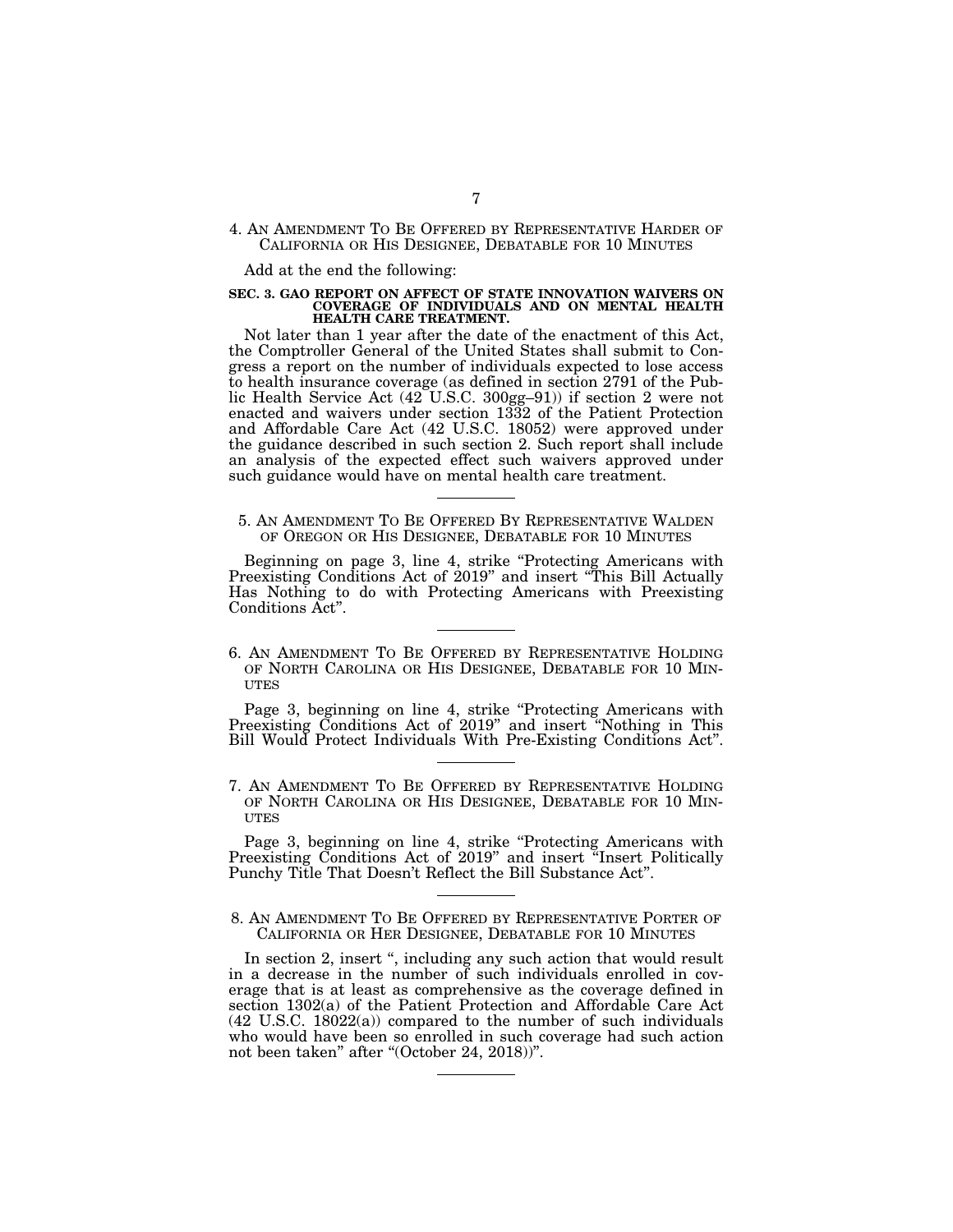9. AN AMENDMENT TO BE OFFERED BY REPRESENTATIVE PAPPAS OF NEW HAMPSHIRE OR HIS DESIGNEE, DEBATABLE FOR 10 MINUTES

In section 2, insert ", including any such action that would, with respect to individuals with substance use disorders, including opioid use disorders, reduce the availability or affordability of coverage that is at least as comprehensive as the coverage defined in section 1302(a) of the Patient Protection and Affordable Care Act (42 U.S.C. 18022(a)) compared to the availability or affordability, respectively, of such coverage had such action not been taken'' after ''(October 24, 2018))''.

### 10. AN AMENDMENT TO BE OFFERED BY REPRESENTATIVE ROUDA OF CALIFORNIA OR HIS DESIGNEE, DEBATABLE FOR 10 MINUTES

In section 2, insert ", including any such action that would result, with respect to vulnerable populations (including low-income individuals, elderly individuals, and individuals with serious health issues or who have a greater risk of developing serious health issues), in a decrease in the availability of coverage that is at least as comprehensive as the coverage defined in section 1302(a) of the Patient Protection and Affordable Care Act (42 U.S.C. 18022(a)) with coverage and cost sharing protections required under section  $1332(b)(1)(B)$  of such Act (42 U.S.C. 18052(b)(1)(B))" after "(October 24, 2018))''.

11. AN AMENDMENT TO BE OFFERED BY REPRESENTATIVE MALINOWSKI OF NEW JERSEY OR HIS DESIGNEE, DEBATABLE FOR 10 MINUTES

In section 2, insert ", including any such action that would, with respect to individuals with preexisting conditions, reduce the affordability of coverage that is at least as comprehensive as the coverage defined in section 1302(a) of the Patient Protection and Affordable Care Act (42 U.S.C. 18022(a)) compared to the affordability of such coverage had such action not been taken'' after ''(October 24, 2018))''.

12. AN AMENDMENT TO BE OFFERED BY REPRESENTATIVE WILD OF PENNSYLVANIA OR HER DESIGNEE, DEBATABLE FOR 10 MINUTES

Page 3, line 16, insert after "2018))," the following: "including any such action that would result in higher health insurance premiums for individuals enrolled in health insurance coverage that is at least as comprehensive as the coverage defined in section 1302(b) of such Act (42 U.S.C. 18022(b)),''.

#### PART B—TEXT OF AMENDMENT CONSIDERED AS ADOPTED

Page 32, after line 6, insert the following:

SEC. Li. In implementing section 502 of this Act or section 20601 of Public Law 115–123, the Administrator shall include the costs associated with addressing pre-disaster condition, undamaged components, codes and standards, and industry standards in the cost of repair when calculating the percentage in section 206.226(f) of title 44, Code of Federal Regulations: *Provided*, That the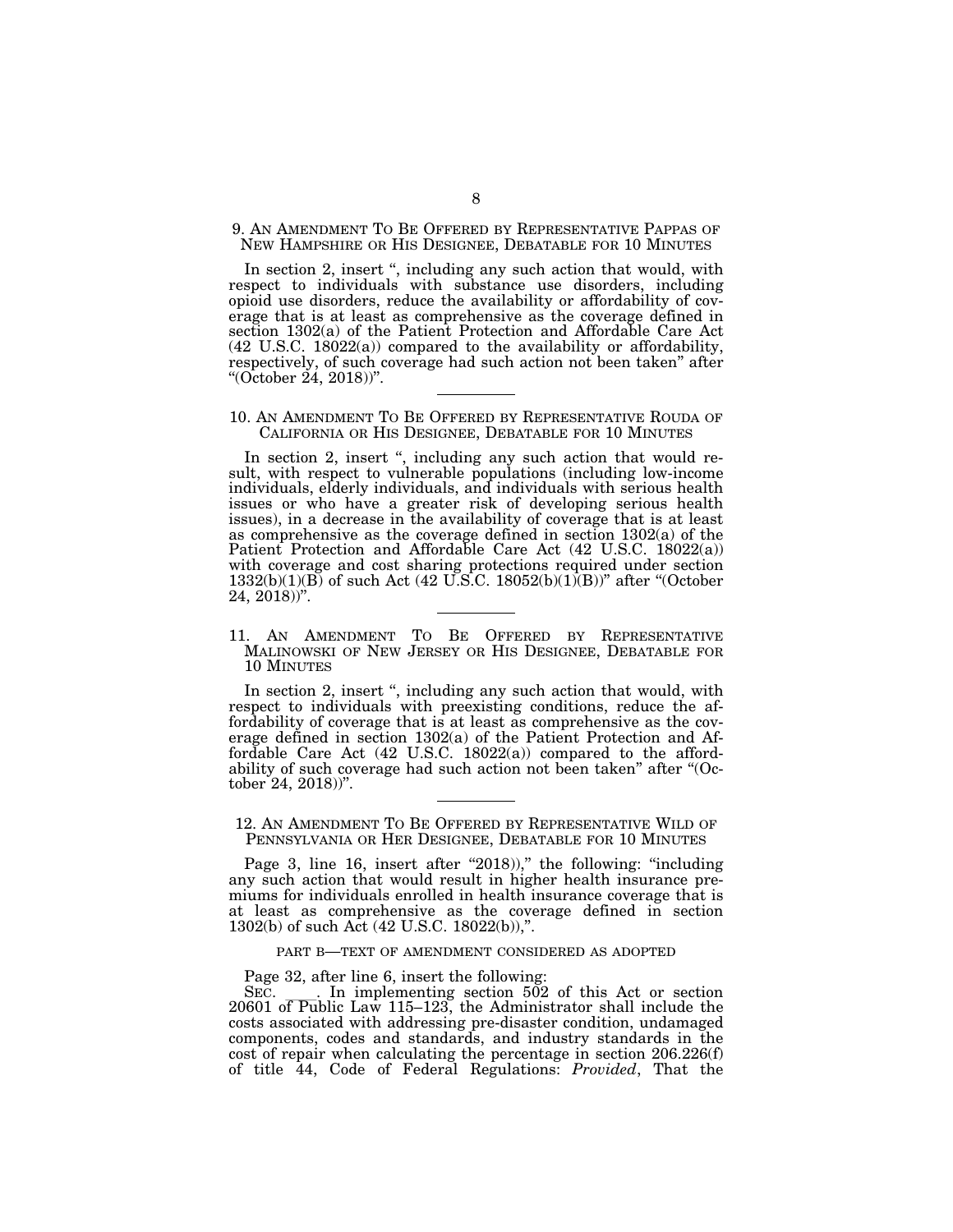amounts provided by this section are designated by the Congress as being for an emergency requirement pursuant to section 251(b)(2)(A)(i) of the Balanced Budget and Emergency Deficit Control Act of 1985: *Provided further*, That amounts repurposed under this heading that were previously designated by the Congress as an emergency requirement pursuant to the Balanced Budget and Emergency Deficit Control Act of 1985 are designated by the Congress as an emergency requirement pursuant to section  $251(b)(2)(A)(i)$  of the Balanced Budget and Emergency Deficit Control Act of 1985.

After title X, insert the following:

# TITLE XI

### GENERAL SERVICES ADMINISTRATION

# REAL PROPERTY ACTIVITIES

#### FEDERAL BUILDINGS FUND

For an additional amount, to be deposited in the Federal Buildings Fund, \$91,200,000, to remain available until expended, for necessary expenses related to the consequences of Hurricane Florence for repair and alteration of buildings under the custody and control of the Administrator of General Services, and real property management and related activities not otherwise provided for: *Provided*, That such amount may be used to reimburse the Fund for obligations incurred for this purpose prior to the date of the enactment of this Act: *Provided further*, That such amount is designated by the Congress as being for an emergency requirement pursuant to section 251(b)(2)(A)(i) of the Balanced Budget and Emergency Deficit Control Act of 1985.

Page 77, line 14, strike "September 30, 2019" and insert "May 31, 2019''.

Page 77, line 16, strike "September 30, 2019" and insert "May 31, 2019''.

## PART C—TEXT OF AMENDMENTS MADE IN ORDER

1. AN AMENDMENT TO BE OFFERED BY REPRESENTATIVE PERL-MUTTER OF COLORADO OR HIS DESIGNEE, DEBATABLE FOR 10 MINUTES

Page 11, line 14, insert "(increased by \$5,000,000)" after the dollar amount.

Page 11, line 22, insert "(increased by \$5,000,000)" after the dollar amount.

2. AN AMENDMENT TO BE OFFERED BY REPRESENTATIVE RADEWAGEN OF AMERICAN SAMOA OR HER DESIGNEE, DEBATABLE FOR 10 MINUTES

Page 9, line 8, after the dollar amount, insert "(increased by  $$13,000,000$ ".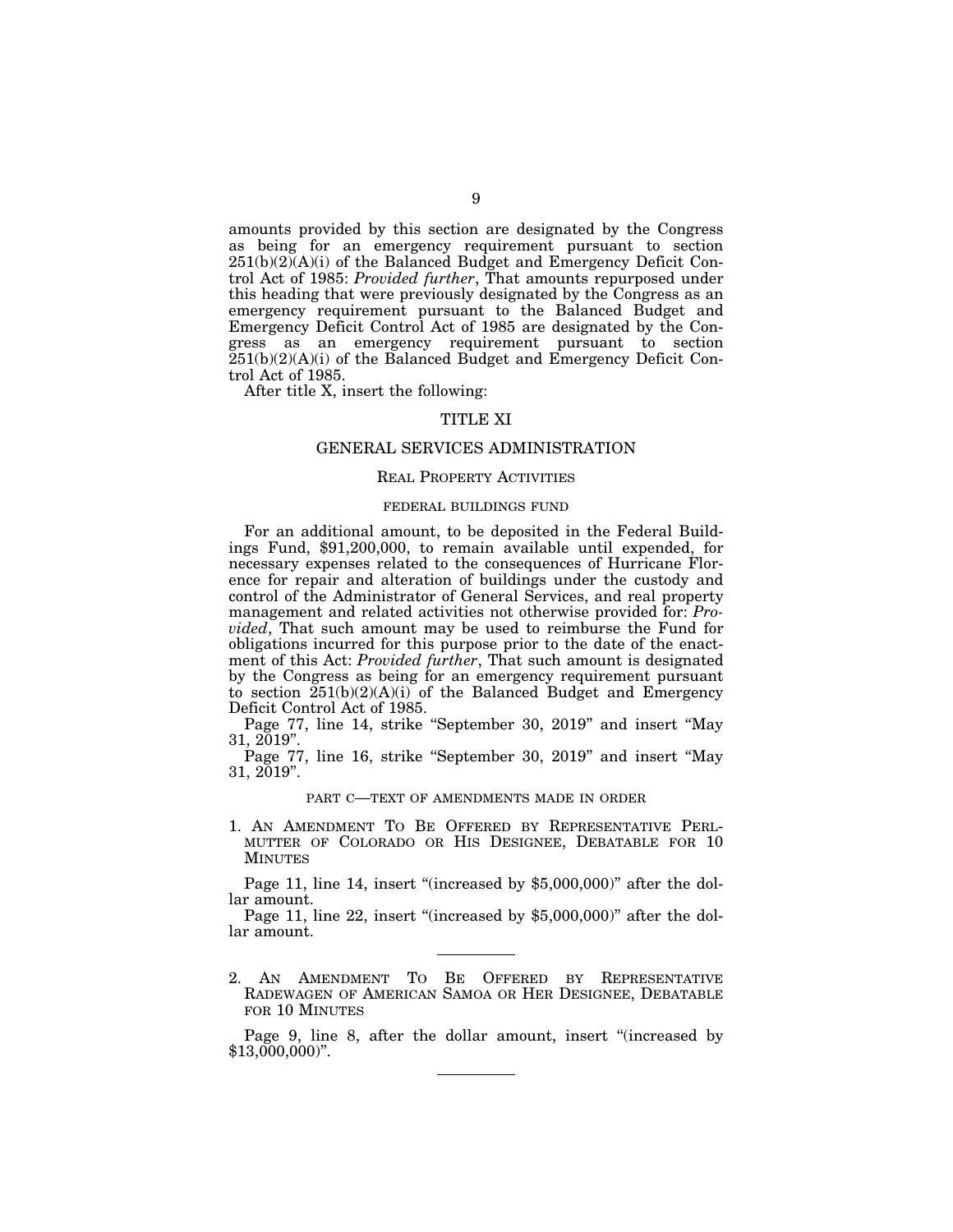3. AN AMENDMENT TO BE OFFERED BY REPRESENTATIVE SABLAN OF NORTHERN MARIANA ISLANDS OR HIS DESIGNEE, DEBATABLE FOR 10 MINUTES

Page 37, line 23, after the dollar amount, insert "(increased by \$8,800,000)''.

Page 37, line 24, after the dollar amount, insert "(increased by  $$8,800,000$ 

Page 38, line 21, after the dollar amount, insert "(increased by \$8,800,000)''.

4. AN AMENDMENT TO BE OFFERED BY REPRESENTATIVE DUNN OF FLORIDA OR HIS DESIGNEE, DEBATABLE FOR 10 MINUTES

Page 58, line 5, after the dollar amount, insert "(increased by \$385,000,000)''.

Page 59, line 3, after the dollar amount, insert "(increased by \$300,000,000)''.

5. AN AMENDMENT TO BE OFFERED BY REPRESENTATIVE CUNNINGHAM OF SOUTH CAROLINA OR HIS DESIGNEE, DEBATABLE FOR 10 MINUTES

Page 16, line 12, after the dollar amount, insert "(increased by \$270,000,000)''.

6. AN AMENDMENT TO BE OFFERED BY REPRESENTATIVE HUFFMAN OF CALIFORNIA OR HIS DESIGNEE, DEBATABLE FOR 10 MINUTES

At the end of the bill (before the short title) insert the following:

**SEC. \_\_\_\_\_.**<br>None of the funds made available by this Act may be used to enforce section 668.105(h) of title 23, Code of Federal Regulations, for any projects in response to disasters that occurred in fiscal year 2017 or thereafter.

7. AN AMENDMENT TO BE OFFERED BY REPRESENTATIVE SCHRIER OF WASHINGTON OR HER DESIGNEE, DEBATABLE FOR 10 MINUTES

At the end of the bill (before the short title) insert the following:<br>SEC. None of the funds in this Act shall be made available SEC.  $\_\_$ . None of the funds in this Act shall be made available to implement paragraph (3) of section 412(g) of the Agricultural Research, Extension, and Education Reform Act of 1998 (7 U.S.C.  $7632(g)$ ).

8. AN AMENDMENT TO BE OFFERED BY REPRESENTATIVE FLETCHER OF TEXAS OR HER DESIGNEE, DEBATABLE FOR 10 MINUTES

Page 76, line 4, strike "90 days" and insert "14 days".